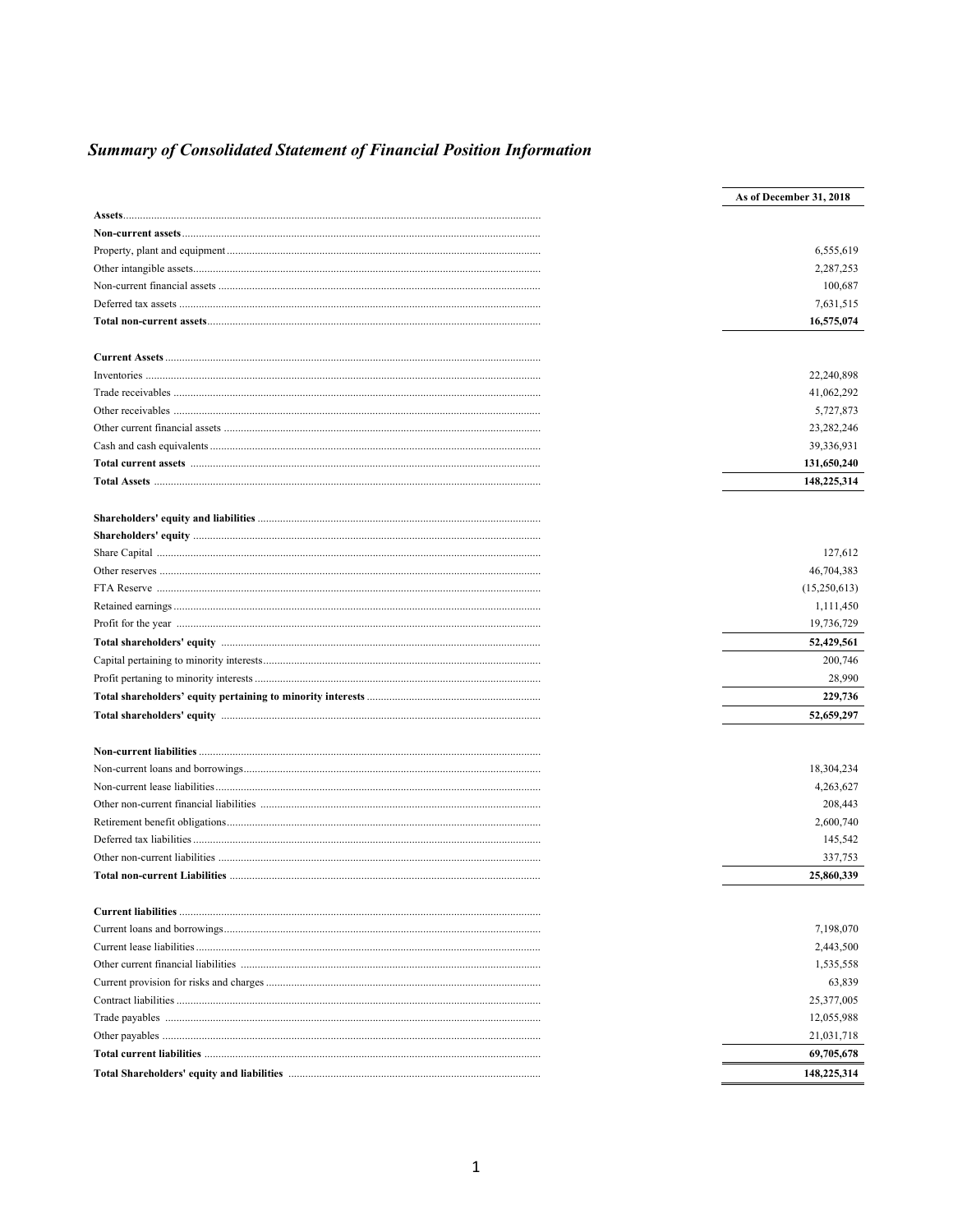# Summary of Consolidated Statement of Income Information and Consolidated Statement of Comprehensive<br>Income information

| For the year ended<br>December 31, 2018 |
|-----------------------------------------|
| 113,537,838                             |
| 1,326,134                               |
| (1,829,099)                             |
| (34,929,273)                            |
| (21,882,301)                            |
| (776, 726)                              |
| 1,238,043                               |
| (5,525,666)                             |
| (22, 422, 769)                          |
| (593, 428)                              |
| 28,142,754                              |
| (619, 625)                              |
| 86,532                                  |
| (390, 114)                              |
| 27,219,547                              |
| (7, 453, 828)                           |
| 19,765,719                              |
| 28,990                                  |
| 19,736,729                              |

|                                                                                       | For the year ended<br>December 31, 2018 |
|---------------------------------------------------------------------------------------|-----------------------------------------|
|                                                                                       | 19,765,719                              |
| Other comprehensive income                                                            |                                         |
| Items that may be reclassified subsequently to profit or loss net of income tax:      |                                         |
|                                                                                       | (438, 014)                              |
|                                                                                       | (438, 014)                              |
|                                                                                       |                                         |
| Items that will not be reclassified subsequently to profit or loss net of income tax: |                                         |
|                                                                                       | (47, 418)                               |
|                                                                                       | 11,380                                  |
|                                                                                       | (36, 038)                               |
|                                                                                       | (474, 052)                              |
|                                                                                       | 19,291,667                              |
|                                                                                       | 19,256,163                              |
|                                                                                       | 35,504                                  |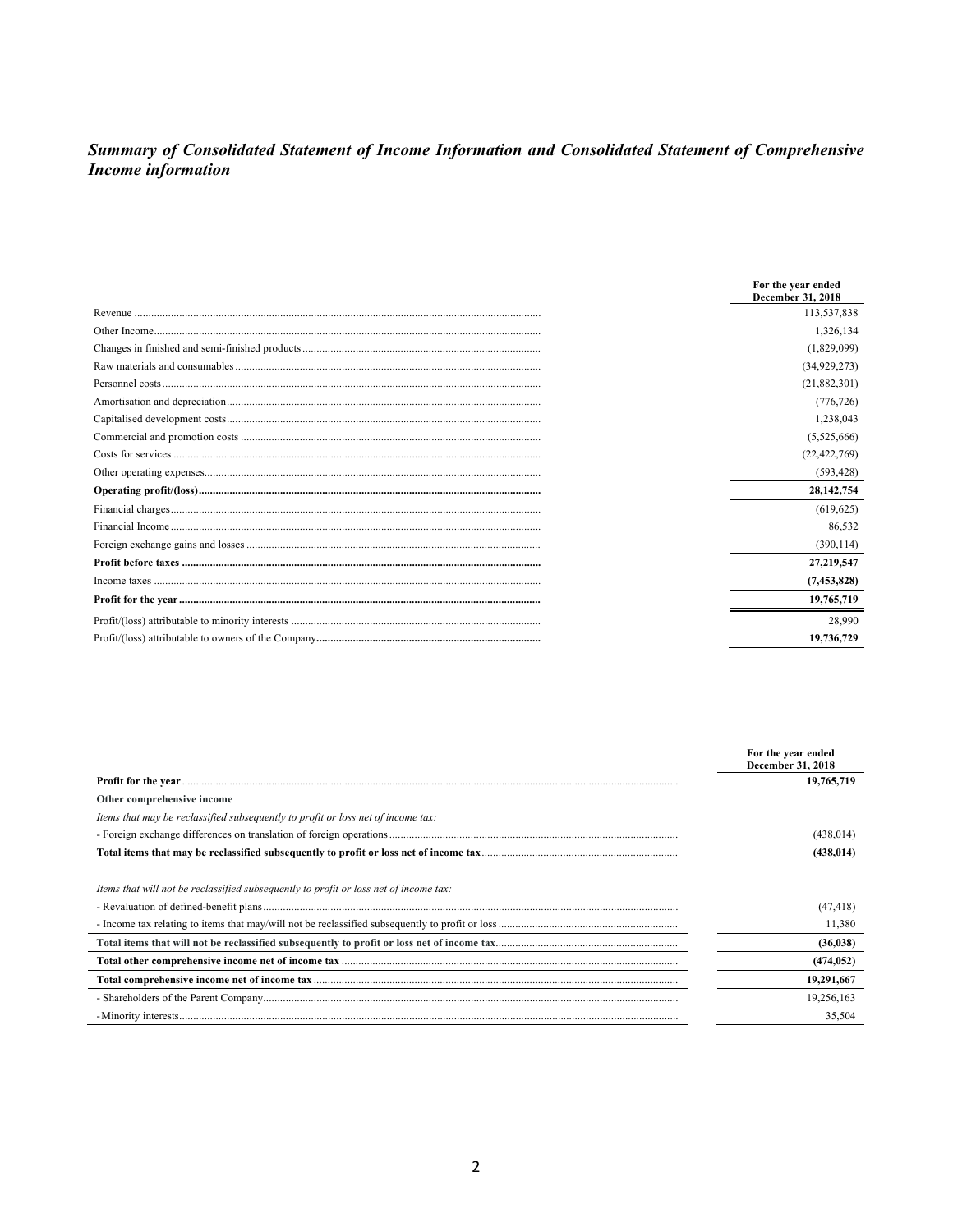# **Summary of Consolidated Cash Flow Information**

| For the year ended<br>December 31, 2018 |
|-----------------------------------------|
| 19,765,719                              |
| 8,626,259                               |
| (86, 532)                               |
| 1,009,739                               |
| 230,760                                 |
| 325,683                                 |
| (117,750)                               |
| (1, 172, 432)                           |
| 28,089                                  |
| (6,347,840)                             |
| (99, 886)                               |
| (9,533,709)                             |
| 152,749                                 |
| 1,757,022                               |
| (764, 668)                              |
| 13,773,203                              |
|                                         |
| (830,767)                               |
| (1,275,120)                             |
| (19, 734, 877)                          |
| (21, 840, 764)                          |
|                                         |
| 5,200,000                               |
| (2,322,559)                             |
| (7, 497, 322)                           |
| 19,630                                  |
| 40,000,000                              |
| 35,399,749                              |
| 27,332,188                              |
| (287, 732)                              |
| 12,292,475                              |
| 39,336,931                              |

| December 31.<br>2017 | <b>Business</b><br>combinations | Other share<br>capital<br>increases | Other<br>changes | Other<br>components<br>of the<br>Comprehensi<br>ve Income<br><b>Statement</b> | <b>Result for</b><br>the year | December<br>31, 2018 |
|----------------------|---------------------------------|-------------------------------------|------------------|-------------------------------------------------------------------------------|-------------------------------|----------------------|
| 108,284              |                                 | 19,328                              |                  |                                                                               | $\overline{\phantom{a}}$      | 127,612              |
| 36,587,730           | (30.066, 105)                   | 39,980,672                          | 676.138          | (474.052)                                                                     | $\overline{\phantom{a}}$      | 46,704,383           |
| (15,250,613)         |                                 |                                     |                  |                                                                               | $\overline{\phantom{a}}$      | (15,250,613)         |
| 1,930,545            |                                 |                                     | (819,095)        |                                                                               | $\overline{\phantom{a}}$      | 1,111,450            |
|                      | $\overline{\phantom{a}}$        |                                     |                  | $\overline{\phantom{a}}$                                                      | 19,736,729                    | 19,736,729           |
| 23,375,946           | (30.066, 105)                   | 40,000,000                          | (142, 957)       | (474.052)                                                                     | 19,736,729                    | 52,429,561           |
| 715,332              |                                 |                                     | (514, 586)       |                                                                               | $\overline{\phantom{a}}$      | 200,746              |
|                      |                                 |                                     |                  | $\overline{\phantom{a}}$                                                      | 28,990                        | 28,990               |
| 715,332              |                                 |                                     | (514, 586)       | $\overline{\phantom{a}}$                                                      | 28,990                        | 229,736              |
| 24,091,278           | (30.066.105)                    | 40,000,000                          | (657, 543)       | (474.052)                                                                     | 19,765,719                    | 52,659,297           |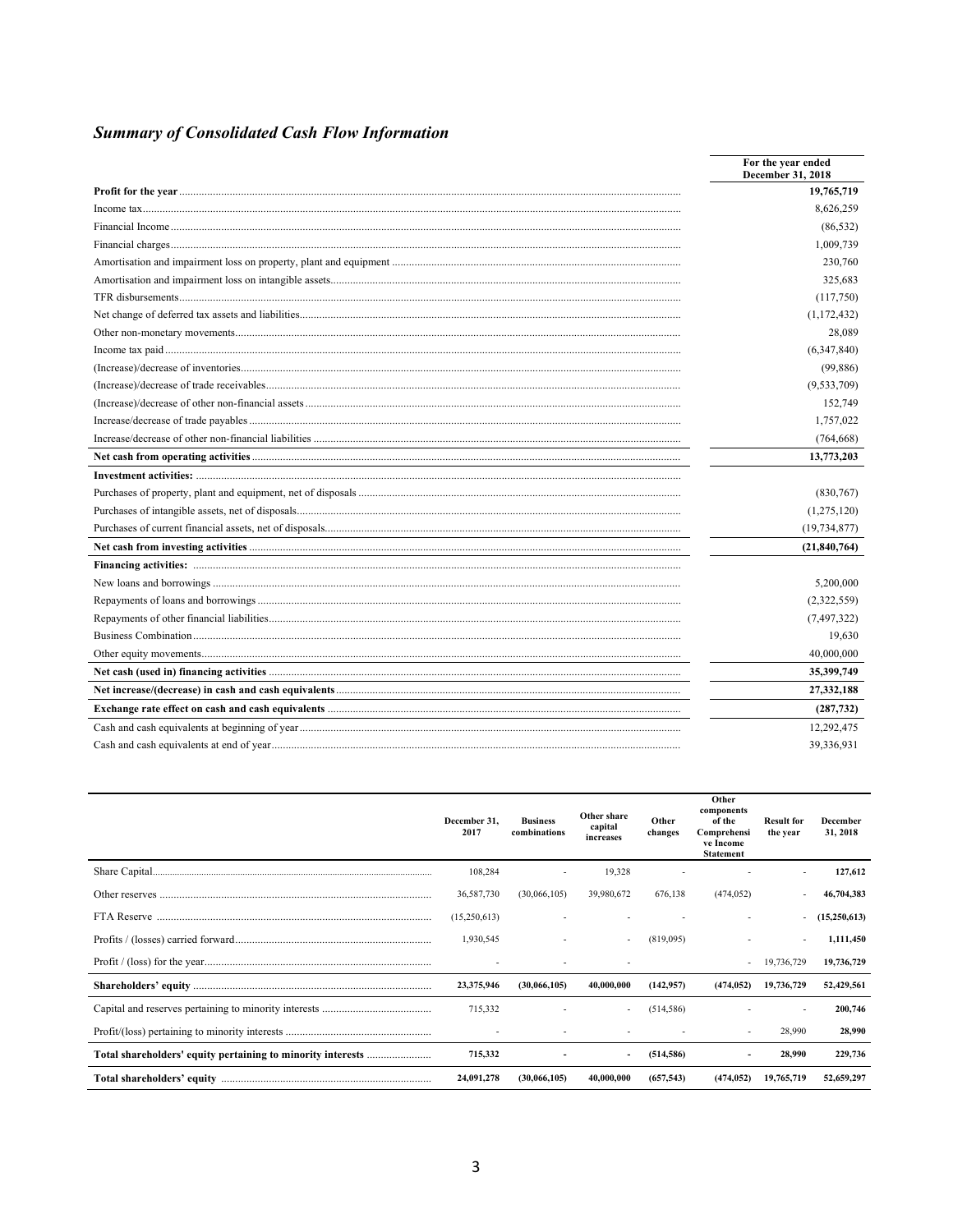# **Basis of presentation**

The consolidated statement of financial position as at December 31, 2018, the consolidated income statement and the consolidated statement of cash flows for the year ended December 31, 2018 prepared in accordance have been prepared in accordance with the *International Financial Reporting Standards* ("IFRS") issued by the *International Accounting Standards Board* ("IASB") and endorsed by the European Union.

The IFRS Statement of financial position and the IFRS Income Statement are obtained by adjusting the final figures, prepared in accordance with Italian law, according to IFRS reclassifications and adjustments to reflect the changes in the presentation, recognition and valuation criteria required by the IFRS.

The aim of the financial data restated in accordance with IFRS is to provide a statement of financial position and income statement of Antares Vision and its Subsidiaries (hereinafter referred to jointly as "Antares Vision") at December 31, 2018, in accordance with the measurement and measurement criteria set out by the IFRS and endorsed by the European Union. The effects of the transition to IFRS derive from changes in accounting standards and, consequently, as required by IFRS 1, they are reflected in opening Shareholders' Equity at the date of transition (January 1, 2018), net of the tax effect. The transition to IFRS entailed retaining the estimates previously made in accordance with the Italian accounting standards, unless the adoption of IFRS required the formulation of estimates according to different methodologies.

The adjustments were made in accordance with the IFRS accounting standards in force at December 31, 2018, issued by the International Accounting Standards Board (IASB) and endorsed by the European Union, and the interpretations of the International Financial Reporting Committee (IFRIC) and the Standing Interpretations Committee (SIC).

Endorsement process by the European Union and the interpretative and adjustment activity by the official bodies in charge of this is constantly evolving.

#### *Application, accounting options adopted at the time of adoption of IFRS and IFRS accounting policies*

Regarding the options required by IFRS, the following are adopted for:

#### *Presentation of financial statements*

For the statement of financial position, the "current/non-current" criteria was adopted, while in the income statement, costs are classified based on their nature. It entailed the reclassification of historical financial statements prepared according to the articles 2424 and 2425 of the Italian Civil Code. The Statement of other Comprehensive Income shows revenue and costs that are not recognised in the profit/(loss) for the year as required or permitted by IFRS. The cash-flow statement shows the cash flows from operations, investment and financing activities using the indirect method.

# *Optional exemptions under IFRS 1 upon first time adoption of the IFRS (January 1, 2018)*

The optional exemptions provided by IFRS 1 and adopted by Antares Vision are as follows:

- Business combinations: IFRS 3 has not been applied retrospectively to business combinations that occurred before the date of transition to IFRS;
- Measurement of property, plant and equipment and intangible assets at fair value or, alternatively, at revalued cost as deemed cost: Antares Vision did not use fair value or revalued cost as deemed cost for property, plant and equipment or intangible assets;
- Benefits to employees: cumulative actuarial gains and losses from the start of the plans until the date of transition to IFRS have been recognised directly in shareholders' equity at the date of transition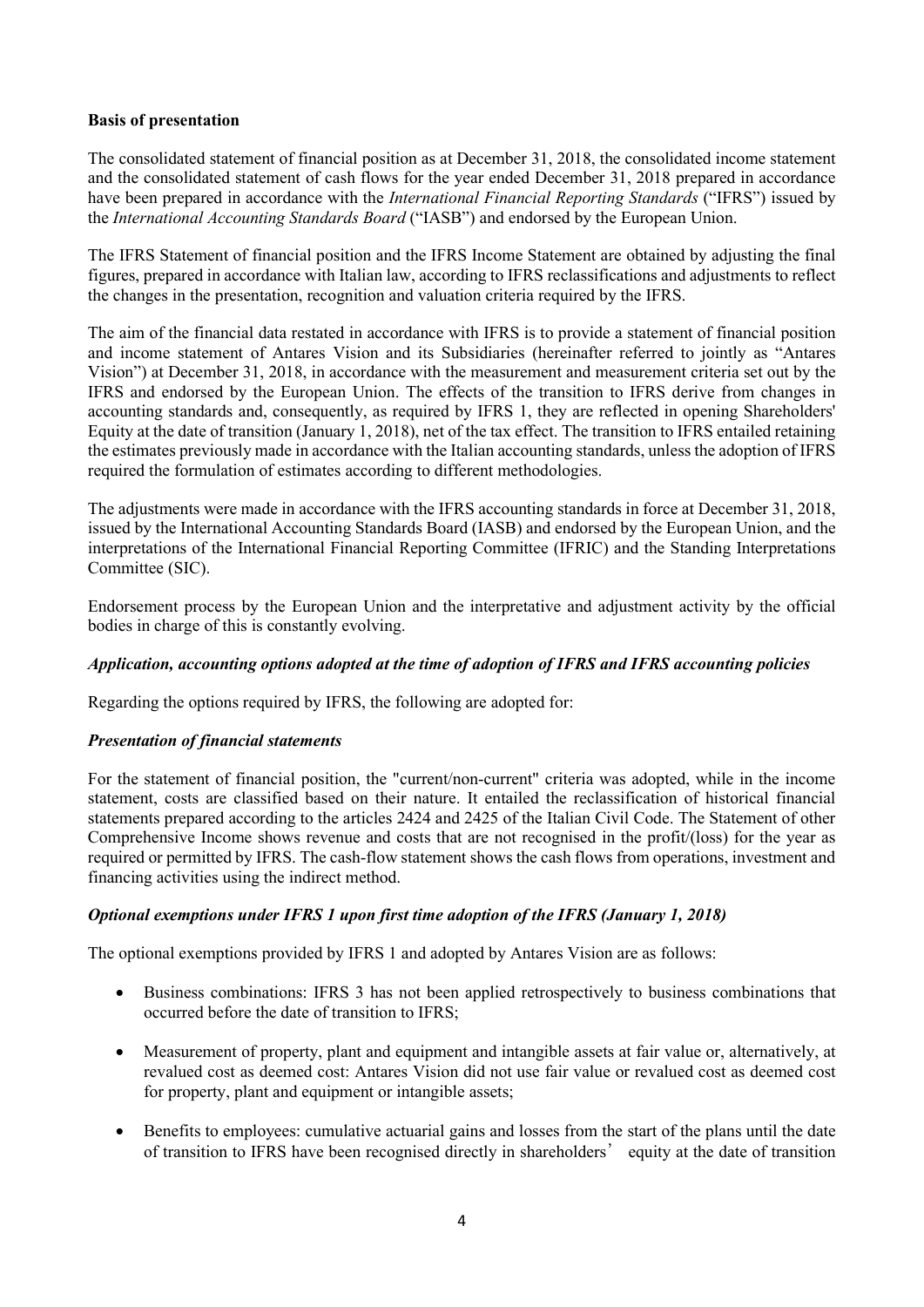#### (January 1, 2018).

#### *Selected accounting treatments within the accounting options provided by the IFRS*

IFRS accounting standards and measurement criteria, applied in the preparation of the statement of financial position as of December 31, 2018, are explained in the notes to the financial statements as at December 31, 2019, to which reference should be made (see the paragraph "*First Time Adoption (FTA)*").

The Antares Vision Group has opted to account for tangible and intangible assets by maintaining the cost criterion consistently with the Italian GAAP financial statements. The adjustments required by IFRS are detailed in the notes presented in the following paragraphs.

#### *Reconciliation of financial position as at December 31, 2018*

| December 31,<br>2018 ITA<br>GAAP | <b>IFRS</b><br>adjustements | December 31,<br><b>2018 IFRS</b> | <b>Note</b>    |
|----------------------------------|-----------------------------|----------------------------------|----------------|
|                                  |                             |                                  |                |
|                                  |                             |                                  |                |
| 6,555,619                        |                             | 6,555,619                        |                |
| 2,361,862                        | (74, 609)                   | 2,287,253                        | $\mathbf{1}$   |
| 100,687                          |                             | 100,687                          |                |
| 410,855                          | 7,220,660                   | 7,631,515                        | $\overline{2}$ |
| 9,429,023                        | 7,146,051                   | 16,575,074                       |                |
|                                  |                             |                                  |                |
| 22,240,898                       |                             | 22,240,898                       |                |
| 41,062,292                       |                             | 41,062,292                       |                |
| 5,727,873                        |                             | 5,727,873                        |                |
| 23, 282, 246                     |                             | 23, 282, 246                     |                |
| 39,336,931                       |                             | 39,336,931                       |                |
| 131,650,240                      | $\blacksquare$              | 131,650,240                      |                |
| 141,079,263                      |                             | 141,079,263                      |                |
|                                  |                             |                                  |                |
|                                  |                             |                                  |                |
| 127,612                          |                             | 127,612                          |                |
| 47,074,630                       | (370, 247)                  | 46,704,383                       |                |
|                                  | (15,250,613)                | (15,250,613)                     |                |
| 1,111,450                        |                             | 1,111,450                        |                |
| 22,568,303                       | (2,831,574)                 | 19,736,729                       |                |
| 70,881,995                       | (18, 452, 434)              | 52,429,561                       |                |
| 200,746                          |                             | 200,746                          |                |
| 306,093                          | (277, 103)                  | 28,990                           |                |
| 506,839                          | (277, 103)                  | 229,736                          |                |
| 71,388,834                       | (18, 729, 537)              | 52,659,297                       | 3              |
|                                  |                             |                                  |                |
| 18,304,234                       |                             | 18,304,234                       |                |
| 4,263,627                        |                             | 4,263,627                        |                |
| 208,443                          |                             | 208,443                          |                |
| 2,102,157                        | 498,583                     | 2,600,740                        | $\overline{4}$ |
| 145,542                          |                             | 145,542                          |                |
| 337,753                          |                             | 337,753                          |                |
| 25,361,756                       | 498,583                     | 25,860,339                       |                |
|                                  |                             |                                  |                |
| 7,198,070                        |                             | 7,198,070                        |                |
| 2,443,500                        |                             | 2,443,500                        |                |
| 1,535,558                        |                             | 1,535,558                        |                |
| 63,839                           |                             | 63,839                           |                |
|                                  | 25,377,005                  | 25,377,005                       | 5              |
| 12,055,988                       |                             | 12,055,988                       |                |
| (45, 841)                        |                             | (45, 841)                        |                |
| 21,031,718                       |                             | 21,031,718                       |                |
| 44,328,673                       | 25,377,005                  | 69,705,678                       |                |
| 141,079,263                      | 7,146,051                   | 148,225,314                      |                |

#### *Reconciliation of the income statement for the year ended December 31, 2018*

|                               | December 31.<br><b>2018 ITA</b><br>GAAP | IFRS<br>adiustements     | December<br>31, 2018<br><b>IFRS</b> | <b>Note</b> |
|-------------------------------|-----------------------------------------|--------------------------|-------------------------------------|-------------|
| Revenue                       | 118.917.581                             | (5.379.743)              | 13.537.838                          |             |
| Other Income                  | .326.134                                | $\overline{\phantom{a}}$ | .326.134                            |             |
|                               | 2.983.867                               | .154.768                 | 1.829.099)                          |             |
| Raw materials and consumables | (34.929.273)                            | $\overline{\phantom{a}}$ | 34.929.273                          |             |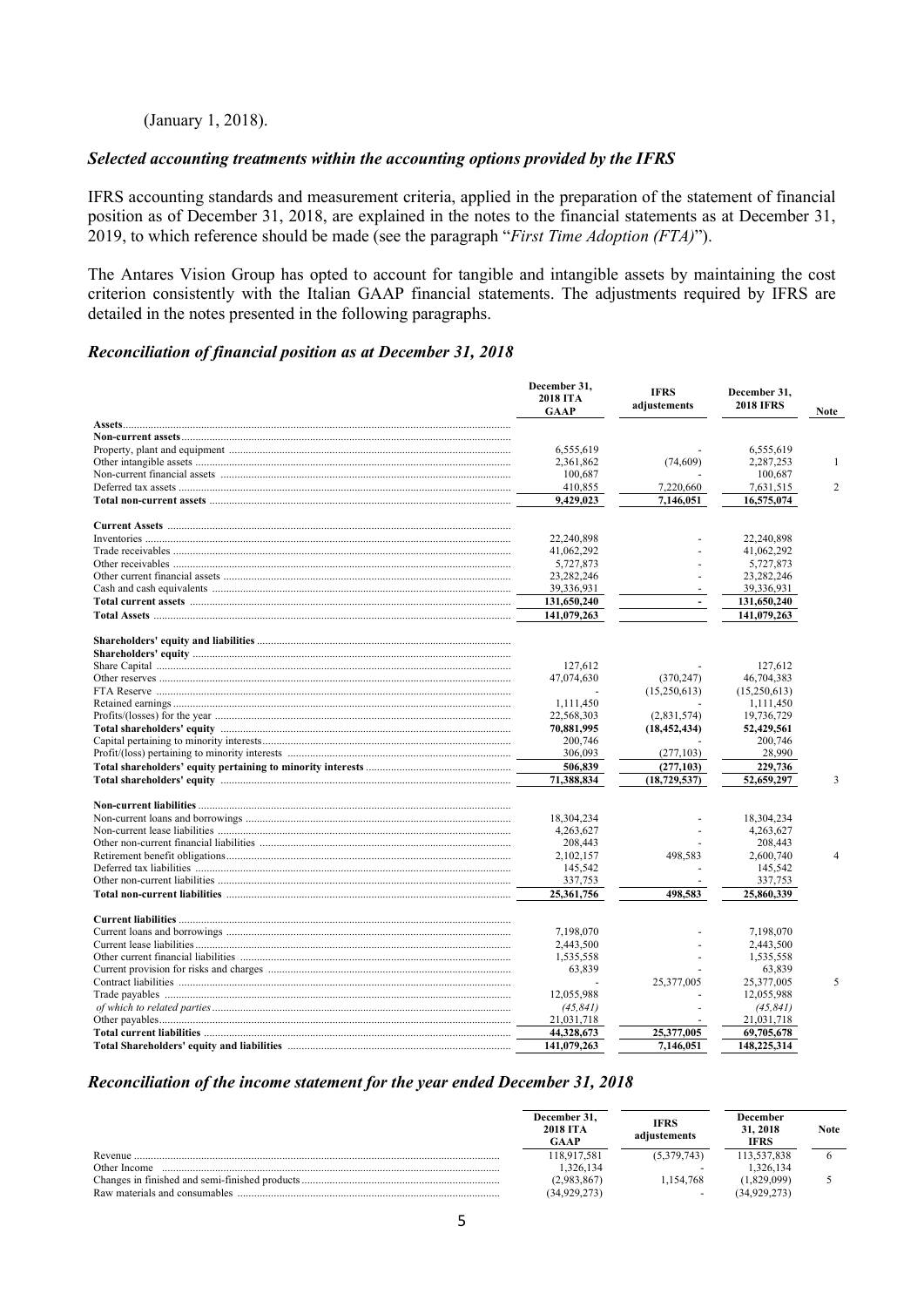|                                                                                                                                                                                                                                                                                                                                                                                                                                                                                                                                                          | (21.882.301) |             | (21,882,301)   |  |
|----------------------------------------------------------------------------------------------------------------------------------------------------------------------------------------------------------------------------------------------------------------------------------------------------------------------------------------------------------------------------------------------------------------------------------------------------------------------------------------------------------------------------------------------------------|--------------|-------------|----------------|--|
|                                                                                                                                                                                                                                                                                                                                                                                                                                                                                                                                                          | (870,745)    | 94,019      | (776.726)      |  |
|                                                                                                                                                                                                                                                                                                                                                                                                                                                                                                                                                          | 1.238.043    |             | .238.043       |  |
|                                                                                                                                                                                                                                                                                                                                                                                                                                                                                                                                                          | (5,525,666)  |             | (5,525,666)    |  |
|                                                                                                                                                                                                                                                                                                                                                                                                                                                                                                                                                          | (22.422.769) |             | (22, 422, 769) |  |
|                                                                                                                                                                                                                                                                                                                                                                                                                                                                                                                                                          | (45, 841)    |             | (45.841)       |  |
| $\label{prop:optimal} \begin{minipage}{0.9\textwidth} \begin{minipage}{0.9\textwidth} \centering \textbf{0.0\textwidth} \centering \textbf{0.0\textwidth} \centering \textbf{0.0\textwidth} \centering \textbf{0.0\textwidth} \centering \textbf{0.0\textwidth} \centering \textbf{0.0\textwidth} \centering \textbf{0.0\textwidth} \centering \textbf{0.0\textwidth} \centering \textbf{0.0\textwidth} \centering \textbf{0.0\textwidth} \centering \textbf{0.0\textwidth} \centering \textbf{0.0\textwidth} \centering \textbf{0.0\textwidth} \center$ | (439, 034)   | (154.394)   | (593,428)      |  |
|                                                                                                                                                                                                                                                                                                                                                                                                                                                                                                                                                          | 32,428,104   | (4.285.350) | 28, 142, 754   |  |
|                                                                                                                                                                                                                                                                                                                                                                                                                                                                                                                                                          | (593.973)    | (25.652)    | (619.625)      |  |
|                                                                                                                                                                                                                                                                                                                                                                                                                                                                                                                                                          | 86,532       |             | 86.532         |  |
|                                                                                                                                                                                                                                                                                                                                                                                                                                                                                                                                                          | (390.114)    |             | (390.114)      |  |
|                                                                                                                                                                                                                                                                                                                                                                                                                                                                                                                                                          | 31,530,549   | (4.311.002) | 27,219,547     |  |
| Income taxes                                                                                                                                                                                                                                                                                                                                                                                                                                                                                                                                             | (8,656,153)  | .202.325    | (7, 453, 828)  |  |
|                                                                                                                                                                                                                                                                                                                                                                                                                                                                                                                                                          | 22,874,396   | (3.108.677) | 19.765.719     |  |
|                                                                                                                                                                                                                                                                                                                                                                                                                                                                                                                                                          | 306,093      | (277, 103)  | 28,990         |  |
|                                                                                                                                                                                                                                                                                                                                                                                                                                                                                                                                                          | 22,568,303   | (2,831,574) | 19,736,729     |  |
|                                                                                                                                                                                                                                                                                                                                                                                                                                                                                                                                                          |              |             |                |  |

# *Reconciliation of consolidated statement of cash flows for the year ended December 31, 2018*

| <b>December</b><br>31, 2018 ITA<br><b>GAAP</b> | <b>IFRS</b><br>adjustements | <b>December</b><br>31, 2018<br><b>IFRS</b> | <b>Note</b> |
|------------------------------------------------|-----------------------------|--------------------------------------------|-------------|
| 22,874,396                                     | (3,108,677)                 | 19,765,719                                 | 4           |
| 8,626,259                                      |                             | 8,626,259                                  |             |
| (86, 532)                                      |                             | (86, 532)                                  |             |
| 984,087                                        | 25,652                      | 1,009,739                                  |             |
| 230,760                                        |                             | 230,760                                    |             |
| 419,702                                        | (94, 019)                   | 325,683                                    |             |
| (117,750)                                      |                             | (117,750)                                  |             |
| (1,172,432)                                    |                             | (1, 172, 432)                              |             |
| (126, 305)                                     | 154,394                     | 28,089                                     |             |
| (6,347,840)                                    |                             | (6,347,840)                                |             |
| 1.054.882                                      | (1, 154, 768)               | (99, 886)                                  |             |
| (9,533,709)                                    |                             | (9,533,709)                                |             |
| 1,355,074                                      | (1,202,325)                 | 152,749                                    |             |
| 1,757,022                                      |                             | 1,757,022                                  |             |
| (6,144,411)                                    | 5,379,743                   | (764, 668)                                 | 10          |
| 13,773,203                                     |                             | 13,773,203                                 |             |
|                                                |                             |                                            |             |
| (830,767)                                      |                             | (830,767)                                  |             |
| (1,275,120)                                    |                             | (1,275,120)                                |             |
| (19, 734, 877)                                 |                             | (19, 734, 877)                             |             |
| (21.840.764)                                   | $\sim$                      | (21.840.764)                               |             |
|                                                |                             |                                            |             |
| 5,200,000                                      |                             | 5,200,000                                  |             |
| (2,322,559)                                    |                             | (2,322,559)                                |             |
| (7, 497, 322)                                  |                             | (7, 497, 322)                              |             |
| 19,630                                         |                             | 19,630                                     |             |
| 40,000,000                                     |                             | 40,000,000                                 |             |
| 35,399,749                                     | $\sim$                      | 35,399,749                                 |             |
| 27,332,188                                     |                             | 27,332,188                                 |             |
| (287, 732)                                     |                             | (287, 732)                                 |             |
| 12,292,475                                     |                             | 12,292,475                                 |             |
| 39,336,931                                     |                             | 39,336,931                                 |             |

#### Reconciliation of consolidated statement of changes in equity as at January 1<sup>s</sup>, 2018 and December 31, 2018

|                                         | Share<br>Capital | Other reserves           | <b>FTA Reserve</b>       | Retained<br>earnings | Profit /<br>(loss) for<br>the year | <b>Shareholders' equity</b><br>pertaining to the<br>Group | Capital<br>pertaining<br>to minority<br>interests | Profit/(loss)<br>pertaining to<br>minority<br>interests | Total sareholders'<br>equity |
|-----------------------------------------|------------------|--------------------------|--------------------------|----------------------|------------------------------------|-----------------------------------------------------------|---------------------------------------------------|---------------------------------------------------------|------------------------------|
| January 1, 2018 ITA<br><b>GAAP</b>      | 108.284          | 36,921,937               | $\overline{\phantom{0}}$ | 1.930.545            |                                    | 38,960,766                                                | 715,332                                           |                                                         | 39,676,098                   |
| IAS 19 – Employee<br><b>Benefits</b>    |                  | (334, 207)               |                          |                      |                                    | (334, 207)                                                |                                                   |                                                         | (334, 207)                   |
| <b>IFRS 15 - Revenue</b><br>Recognition |                  | $\overline{\phantom{0}}$ | (15,250,613)             |                      |                                    | (15,250,613)                                              |                                                   | $\overline{\phantom{a}}$                                | 15,250,613)                  |
| <b>January 1, 2018 IFRS</b>             | 108.284          | 36,587,730               | (15,250,613)             | 1,930,545            |                                    | 23,375,946                                                | 715,332                                           |                                                         | 24,091,278                   |

|                       | Share<br>Capital | Other reserves | <b>FTA Reserve</b> | Retained<br>earnings | Profit / (loss) for<br>the year | <b>Shareholders</b><br>equity pertaining to<br>the Group | Capital<br>pertaining<br>to minority<br>interests | Profit/(loss)<br>pertaining to<br>minority<br>interests | Total sareholders'<br>equity |
|-----------------------|------------------|----------------|--------------------|----------------------|---------------------------------|----------------------------------------------------------|---------------------------------------------------|---------------------------------------------------------|------------------------------|
| December 31, 2018 ITA | 127.612          | 47,074,630     |                    | 1.111.450            | 22,568,303                      | 70.881.995                                               | 200.746                                           | 306.093                                                 | 71.388.834                   |
| IAS $19$ – Employee   |                  | (370, 247)     |                    |                      | (53, 793)                       | (424, 040)                                               |                                                   | $\overline{\phantom{a}}$                                | (424, 040)                   |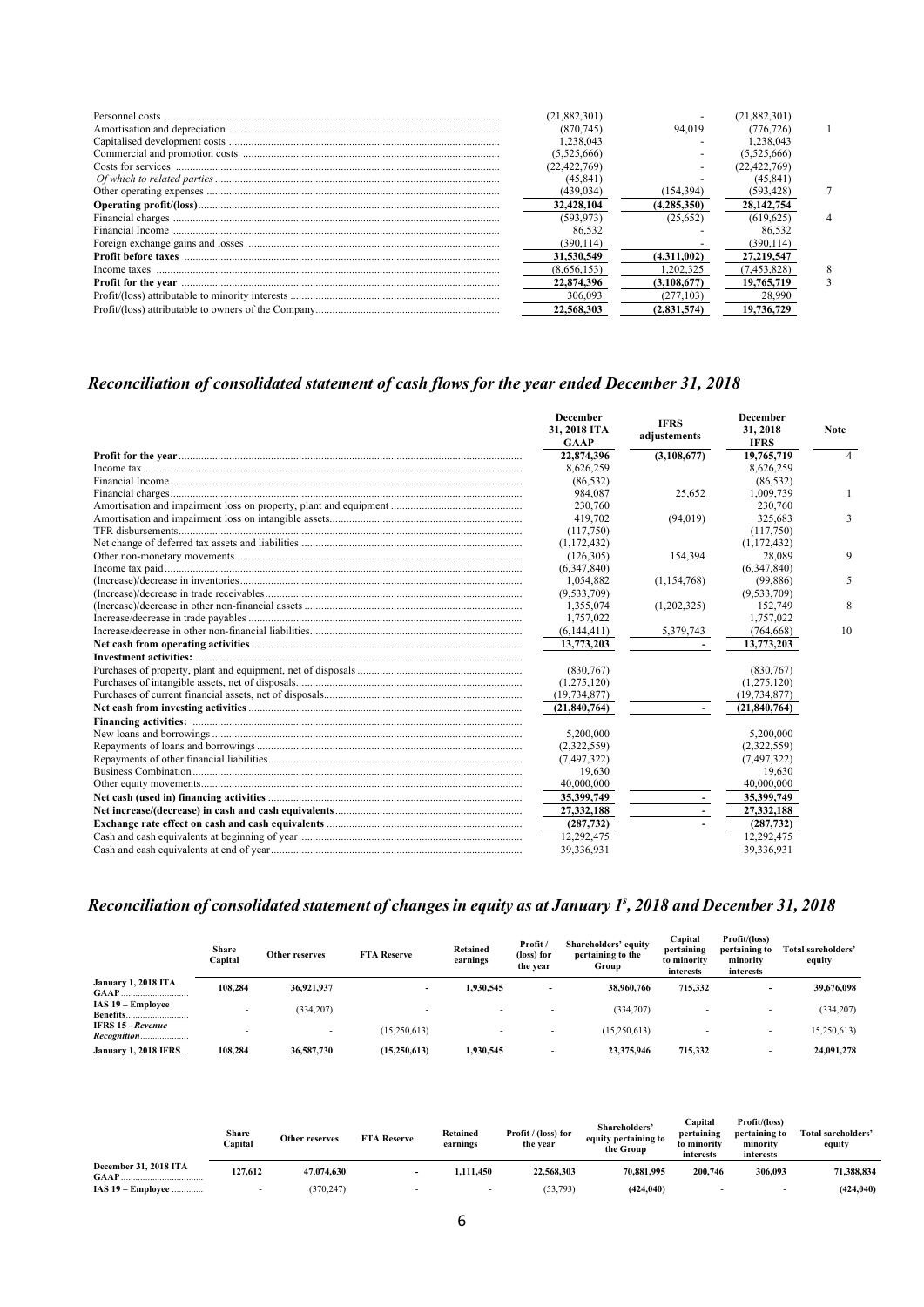| <b>IFRS 15 - Revenue</b>  |        |            | (15,250,613) |           | (2,769,104) | (18.019.717 |         | (277, 103) | (18.296.820) |
|---------------------------|--------|------------|--------------|-----------|-------------|-------------|---------|------------|--------------|
| IAS 38 - Intagible Assets |        |            |              |           | (8,677)     | (8,677)     |         |            | (8,677)      |
| 31/12/2018 IFRS           | 27.612 | 46,704,383 | (15.250.613) | 1.111.450 | 19,736,729  | 52.429.561  | 200,746 | 28,990     | 52.659.297   |

### **1. Other intangible assets**

Accordingly, to *IAS 38 Intagible Assets* an intangible asset is capitalised if it is identifiable, controllable and able to generate future economic benefits. Therefore, under the IFRS the start-up costs capitalised for the year ended December 31, 2018, according to the Italian GAAP, have been expensed as incurred. It has resulted in:

- Write off of other intangible assets for Euro 75 thousand;
- recognition of other operating expenses for Euro 169 thousand;
- reduction of amortisation of intangible assets by Euro 94 thousand;
- recognition of deferred tax assets for Euro 21 thousand.

The total impact on the income statement is negative for Euro 54 thousand.

# **2. Deferred Tax Assets**

The adjustments made in accordance with the IFRS accounting standards in force at December 31, 2018, have resulted in an increase of the deferred tax assets by Euro 7,221 thousand as follows:

- Euro 21 thousand related to the adjustment of start-up costs, as explained in Note 3 *"Other intangible assets"*;
- Euro 7,080 thousand related to the application of *IFRS 15 - Revenue Recognition*, as explained in Note 7 *"Contract liabilities"*;
- Euro 120 thousand related to the discounting of the severance indemnities, as explained in Note 6 *"Retirement benefit obligations"*.

# **3. Shareholders**'**equity**

The adjustments made in accordance with the IFRS accounting standards in force at December 31, 2018, have resulted in a decrease of the shareholders' equity by Euro 18,740 thousand, as follows:

- the other reserves decreased by Euro 370 thousand due to the discounting of severance indemnities, as explained in Note 6 *"Retirement benefit obligations"*;
- a negative FTA reserve is booked for a total of of Euro 15,251 thousand due to the application of *IFRS 15 - Revenue Recognition*, as explained in Note 7 *"Contract liabilities"*;
- Profit for the year and minority interests decreased by Euro 3,109 thousand due to: (i) Euro 3,046 thousand due to the application of IFRS 15 – *Revenue Recognition*, as explained in Note 7 "*Contract liabilities*"; (ii) Euro 54 thousand as consequence of the application of IAS 38, as explained in Note 3 "*Other intangible assets*"; (iii) Euro 9 thousand due to the discounting of severance indemnities, as explained in Note 6 "*Retirement benefit obligations".*

#### **4. Retirement benefit obligations**

The Italian accounting standards require to recognize the Severance Indemnities liability (TFR) based on the nominal debt accrued for each employee in force at the year-end. According to the IFRS, the TFR accrued up to December 31, 2006 falls within the defined benefit plans subject to actuarial assessments (mortality, foreseeable remuneration changes, etc.) to express the current value of the benefit, payable at the end of the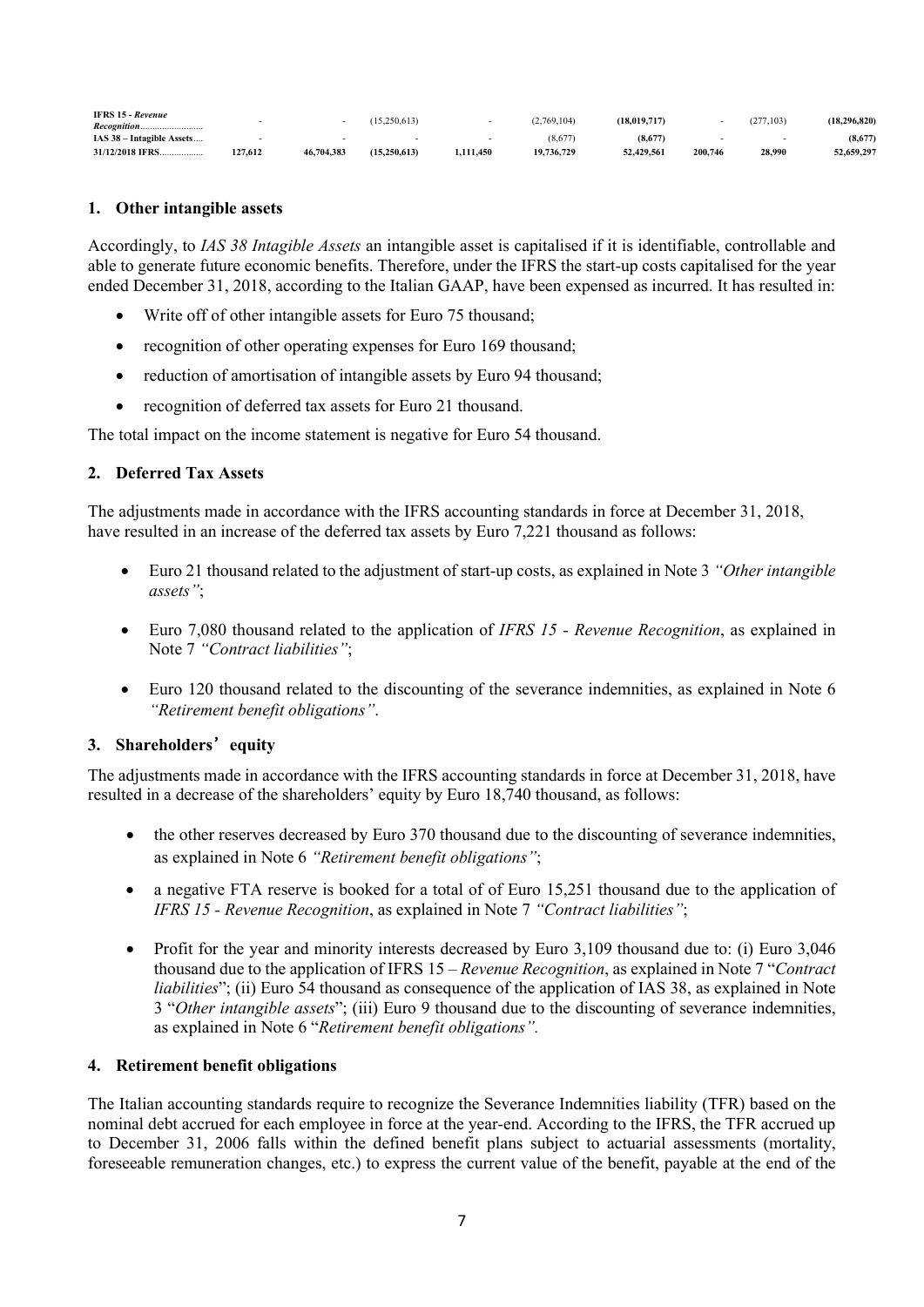employment contract, accrued at year end. The adjustments made in accordance with the IFRS accounting standards have resulted in the following effects:

- recognition of higher net liabilities for pension funds for Euro 499 thousand;
- decrease of other reserves for Euro 370 thousand due to the actuarial revaluation of the staff severance fund, net of the tax effect;
- recognition of deferred tax assets for Euro 123 thousand;
- decrease of other operating expenses for Euro 14 thousand;
- Recognition of financial charges for Euro 26 thousand.

The total effect on the income statement is negative for Euro 9 thousand.

# **5. Contract liabilities**

According to the Italian accounting standards (OIC) Antares Vision used to recognise the earnings from the sale of machinery, jointly with the related earnings for manuals, training, software and installation activities, upon delivery of the machinery or shipment (according to the applicable Incoterms). Following the analysis of the contracts required by IFRS 15, it has been considered that only for Antares Vision S.p.A., the delivery of the goods and the installation identified in the sales contracts represent a single performance obligation. Revenue recognition will therefore take place after the entire performance obligation has been satisfied. The application of IFRS 15 has therefore resulted in a deferment of revenue, compared to Italian accounting standards, for those contracts where neither performance obligations had been met at December 31, 2018. This different accounting approach has lead to the following:

- Recognition of the FTA reserve amounting to Euro 15,251 thousand relating to the deferral of revenues to January 1, 2018;
- Recognition of contract liabilities for Euro 25,377 thousand;
- Recognition of deferred tax assets for Euro 7,080 thousand;
- Deferral of revenue for Euro 5,380 thousand;
- Increase in change in finished and semi-finished products for Euro 1,155 thousand;
- Recognition of deferred tax assets for Euro 1,179 thousand.

The impact on the income statement was negative for Euro 3,046 thousand.

# **6. Revenue**

Adjustments amounting to Euro 5,380 thousand refer to the application of IFRS 15 - Revenue Recognition, as explained in Note 7 *"Contract liabilities"*.

# **7. Other operating expenses**

The adjustments made in accordance with the IFRS accounting standards in force at December 31, 2018, have resulted in an increase of the other operating expenses by Euro 154 thousand, as follows: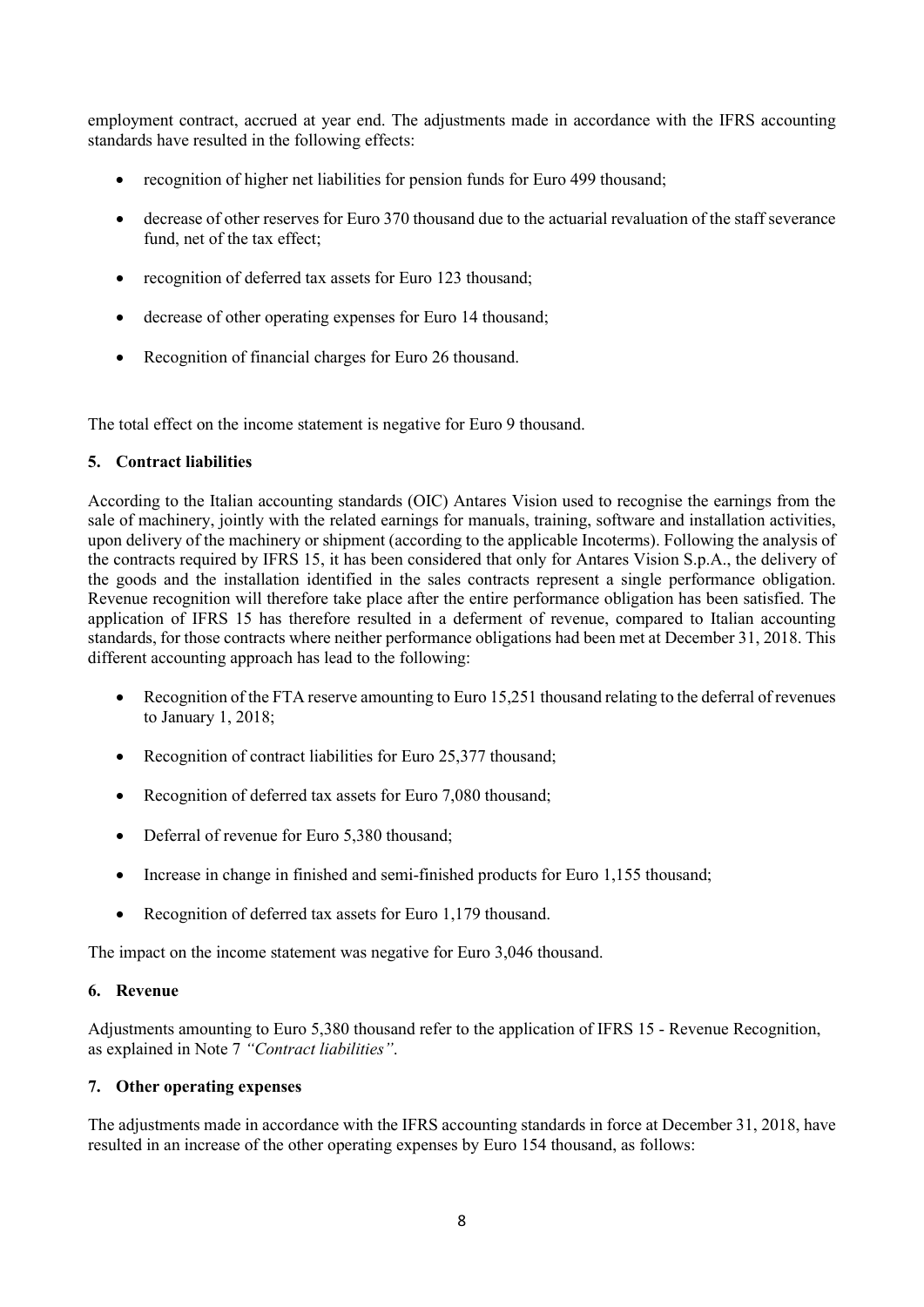- increase of Euro 169 thousand due to the write-off of the start-up, as explained in Note 3 *"Other intangible assets"*;
- decrease of Euro 14 thousand due to the discounting of the severance Indemnities as explained in Note 6 "*Retirement benefit obligations"*.

### **8. Deferred tax assets and liabilities**

The application of IFRS resulted in an increase in the allocation for deferred tax assets of Euro 1,202 thousand, due to the following:

- Euro 1,179 thousand following the application of IFRS 15 Revenue Recognition, as explained in Note 9 *"Other operating expenses"*;
- Euro 21 thousand following the adjustment of start-up and expansion costs, as explained in Note 3 *"Other intangible assets"*;
- Euro 3 thousand following the discounting of severance indemnities, as explained in Note 6 "*Retirement benefit obligations"*.

# **9. Other non-monetary movements**

Other non-monetary movements amounted to Euro 154 thousand due to the effect explained in Note 9 *"Other operating expenses"*.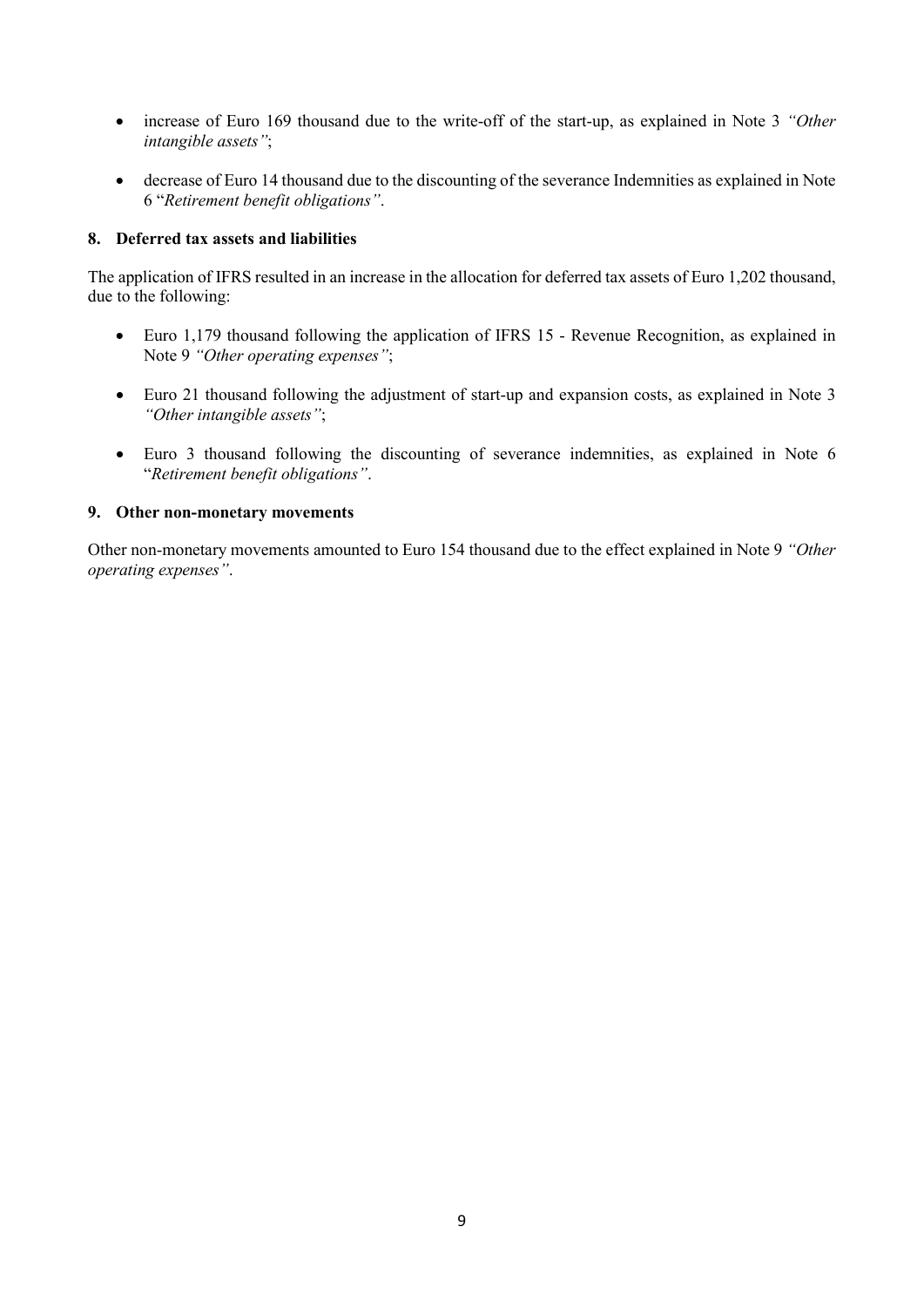#### **10. Increase/(decrease) in other financial liabilities**

The cash outflow related to the change in other financial liabilities showed a decrease of Euro 5,380 thousand, related to the recognition of higher contract liabilities in the year corresponding to the deferral of revenues described in Note 8 *"Revenue"*.

#### **Reconciliation notes to the consolidated income statement and consolidated statement of cash flows for the year ended December 31, 2018 included as comparative figures in the Antares Vision Group's consolidated financial statements for the year ended December 31, 2019**

The comparability of the information set out in this document has been affected by the transition to IFRS, on January 1, 2018; therefore, the 2019 Consolidated Financial Statements include, as comparative data, the financial information as at and for the year ended December 31, 2018 restated for the effects of the transition to IFRS; while the 2018 Consolidated Financial Statements have been prepared in accordance with IFRS for the sole admission purposes.

The below shows the reconciliation between the consolidated income statement and the consolidated statement of cash flows for the year ended December 31, 2018 set out in this document and the consolidated income statement and the consolidated statement of cash flows for the year ended December 31, 2018 included as comparative data in the consolidated financial statements of the Antares Vision Group as at December 31, 2019. In this regard, it is specified that the statement of financial position, the consolidated statement of comprehensive income and the statement of changes in equity have not changed.

#### **Reconciliation notes to the consolidated income statement**

| For the year ended December 31,     |                  |                                     |               |
|-------------------------------------|------------------|-------------------------------------|---------------|
| December 31,<br>2018<br><b>IFRS</b> | Reclassification | December 31,<br>2018<br><b>IFRS</b> | <b>Note</b>   |
| 113,537,838                         |                  | 113,537,838                         |               |
| 1,326,134                           |                  | 1,326,134                           |               |
| (1,829,099)                         |                  | (1,829,099)                         |               |
| (34, 592, 234)                      | (337,039)        | (34, 929, 273)                      | A             |
| (24, 528, 610)                      | 2,646,309        | (21,882,301)                        | B             |
| (556, 443)                          | (220, 283)       | (776, 726)                          | $\mathcal{C}$ |
| (220, 283)                          | 220,283          |                                     | C             |
| 1,238,043                           |                  | 1,238,043                           |               |
| (3,480,760)                         | 3,480,760        |                                     | D             |
| (4,024,999)                         | 4,024,999        |                                     | E             |
|                                     | (5,525,666)      | (5,525,666)                         | A             |
|                                     | (22, 422, 769)   | (22, 422, 769)                      | A             |
| (45, 841)                           |                  | (45, 841)                           |               |
| (18, 726, 833)                      | 18, 133, 405     | (593, 428)                          | A             |
| 28, 142, 754                        |                  | 28, 142, 754                        |               |
| (619, 625)                          |                  | (619, 625)                          |               |
| 86,532                              |                  | 86,532                              |               |
| (390, 114)                          |                  | (390, 114)                          |               |
| 27,219,547                          |                  | 27,219,547                          |               |
| (7, 453, 828)                       |                  | (7, 453, 828)                       | F             |
| 19,765,719                          |                  | 19,765,719                          |               |
| 28,990                              |                  | 28.990                              |               |
| 19,736,729                          |                  | 19,736,729                          |               |

#### **A. Reclassification of other operating expenses**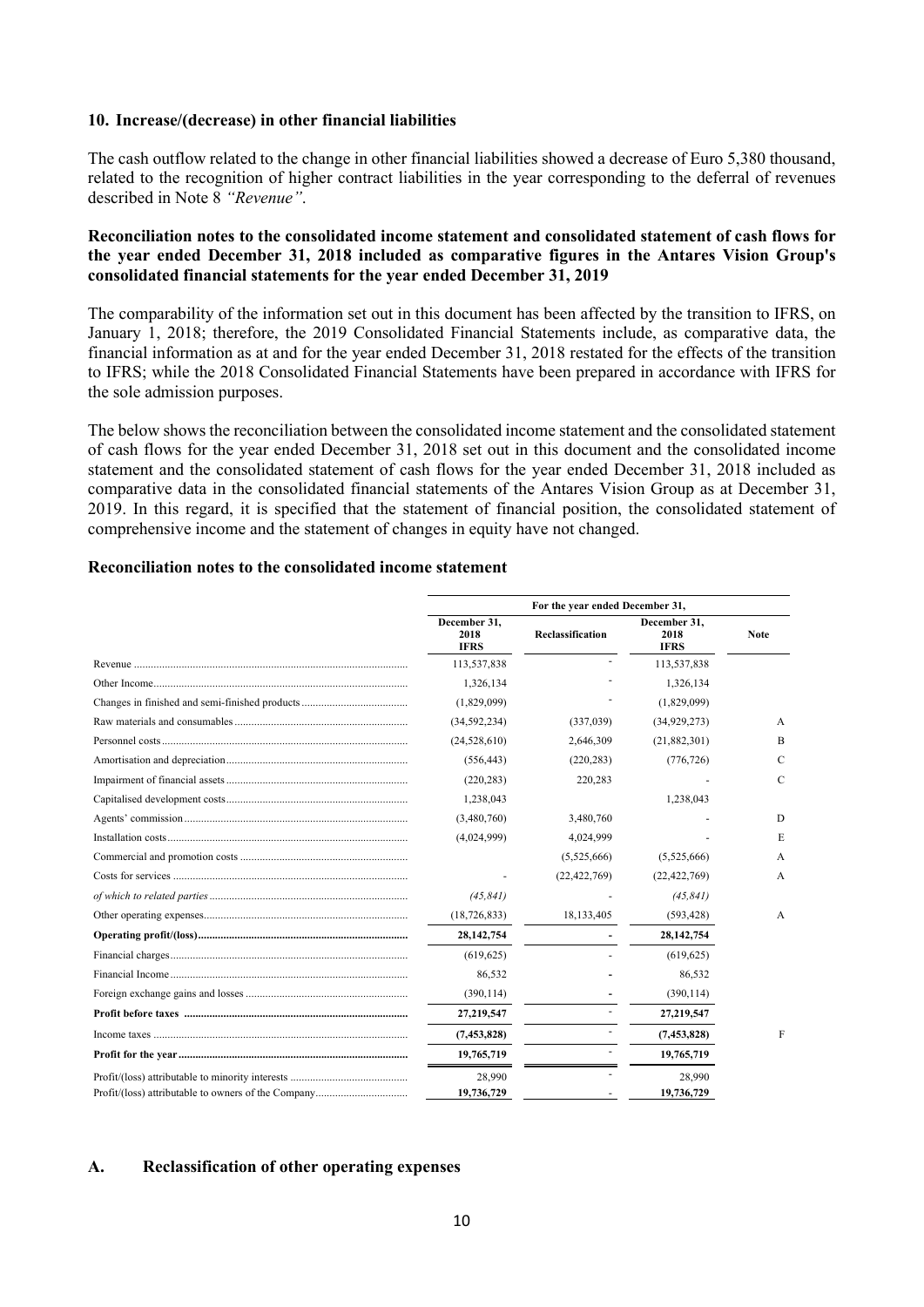Other operating expenses were partially reclassified, for Euro 18,133 thousand, under the following items, deemed to be more representative of the respective underlying transactions:

- Raw materials and consumables for Euro 337 thousand;
- Commercial and promotion costs (a newly introduced item) for Euro 2,045 thousand;
- Costs for services (newly introduced item) for Euro 15,751 thousand.

# **B. Reclassification of personnel costs**

Personnel costs were partially reclassified for Euro 2,646 thousand, corresponding to costs incurred for external collaborators, among service costs.

# **C. Reclassification of impairment of financial assets**

Impairment of financial assets, related to the provision for impairment losses on trade receivables, have been entirely reclassified under amortisation and depreciation.

# **D. Reclassification of agents' commission**

The Agents' commission were entirely reclassified under the broader heading Commercial and promotion costs.

# **E. Reclassification of installation costs**

The installation costs have been entirely reclassified under the broader heading Service costs.

# **F. Summary of income taxes items**

Income taxes, previously detailed in the various cases (i) current taxes; (ii) Deferred tax assets; (iii) Deferred tax liabilities; (iv) taxes related to previous financial years, are now shown under one heading.

#### **Notes to the reconciliation of the consolidated cash flows statements**

In line with the consolidated income statement template, the items presented in the consolidated statement of cash flow have been sorted, aggregated and renamed in order to facilitate the reader of the financial statements in understanding the cash flows of the period.

Among the most significant changes applied were financial charges, which were aggregated in a single change within the net cash flow from operating activities, while the payment of interest was classified in the financial management. The net cash flow from investing activities included the net cash flows relating to tangible, intangible and financial assets, which had previously been shown on several lines divided into purchases and disposals. In the cash flows from financing activities, repayments of loans and borrowings have been more clearly distinguished from those relating to other financial liabilities. Finally, the exchange rate effect on cash and cash equivalents has been explained.